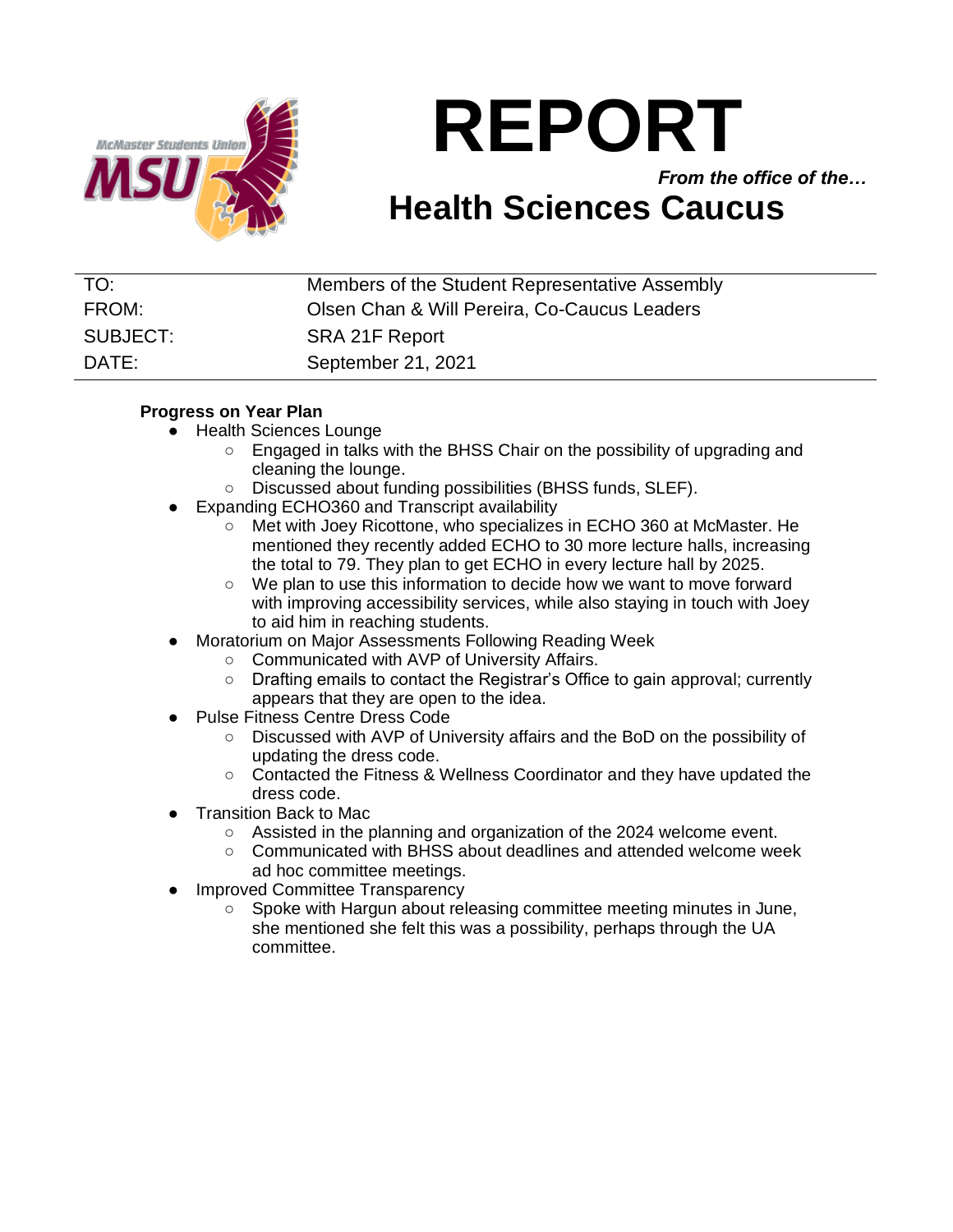- Menstrual Health Equity Project
	- Met with Bleed the North early in September to hear about their advocacy position on menstrual health, began collaborating with Vikita from SRA Arts Science on laying the groundwork for this project.

#### **Past Events, Projects, & Activities**

- Participated in the Bachelor of Health Sciences Society Introduction Meeting to raise awareness of our role on the SRA and our responsibilities.
- Summarized the key points of our year plan and shared it on our social media platforms.
- Attended the 2024 Welcome Event to meet with constituents and help facilitate their transition to campus.

#### **Upcoming Events, Projects, & Activities**

- Speak with first years, introducing the MSU.
- Organizing finances and volunteers to update and clean the Health Sciences Lounge.
- Continue communications of the Registrar's Office to lay the groundwork for the moratorium on major assessments in the 2022-2023 year.
- Apply for SLEF and the SRA Special Project Fund to acquire finances for the upgrade of the Faculty of Health Sciences Home Base and the addition of new infrastructure on campus.
- Upcoming meeting with several SRA Reps, WGEN, SHEC, to discuss Menstrual Health Equity Project.

#### **Outreach & Promotions**

- In the past week we have shared four posts to update constituents on SRA meetings, our year plan, and our experience with meeting the Level II BHSc students at the 2024 Welcome Event.
- On Instagram, we were able to reach 721 unique accounts in the past week, improving our overall engagement by 591% compared to the previous week. In addition, our account grew by 20 followers as we continued our efforts to reach first year students.

#### **Successes**

- Identified and contacted most of the important contacts for all our year plan projects.
- Became familiar with the issues pertinent to the MSU, and how different objectives affect different stakeholders.
- Met with many constituents and have made a large effort to raise awareness on the role of the SRA and the responsibilities of the representatives.

#### **Current Challenges**

- The biggest challenge facing our caucus has been acquiring funds for the various projects we plan to pursue this year.
- Additionally, both SRA Representatives in the caucus are facing important deadlines for upcoming graduate study applications, which has reduced our availability for pursuing SRA related goals.

Best,

Olsen Chan & Will Pereira